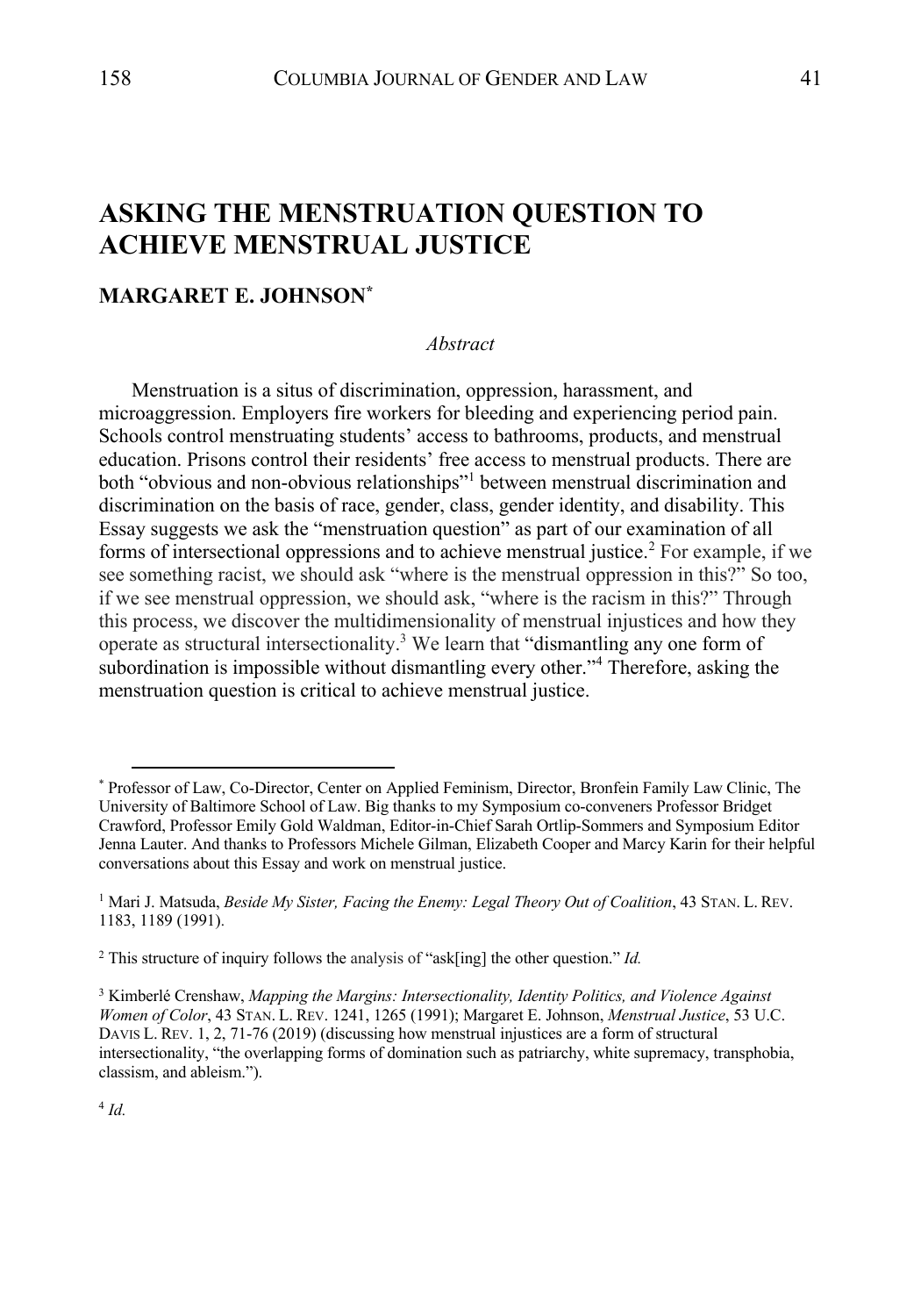#### **INTRODUCTION**

Fifty years after its initial publication, Judy Blume's ARE YOU THERE GOD? IT'S ME, MARGARET remains a seminal novel exploring themes of personal identity—religious, familial, social, and cultural. The novel considers microaggressions and oppressions that create insiders and outsiders. Margaret's story is about puberty. And yes, it is (also) about menstruation. But while the book dramatizes cultural policing and oppression of other identities that occur simultaneously, the novel's notoriety is primarily the result of its depiction of cultural surveillance and control of menstruation—not religion, family, and social circles. This phenomenon underscores the need to acknowledge and address the interconnection of forms of discrimination. This Essay discusses a process of asking the "menstruation question," discussed below, as a path towards achieving menstrual justice, which seeks to identify, reduce, and remedy oppression of individuals who menstruate (menstruators), as well as other forms of oppression that may intersect with menstrual oppression.

Part I of this Essay discusses the concept of menstrual injustices and the goal of menstrual justice. Part II discusses the process of asking the menstruation question and how it helps to identify menstrual injustices, discover these injustices' connections to and intersections with other forms of injustice, and achieve menstrual justice as part of the overall project of dismantling oppression. Part III examines "asking the menstruation question" in a particular context—schools and the treatment of Black girls.

#### **I. Menstrual Justice**

The goal of menstrual justice is to identify, reduce, and remedy harm resulting from structural oppression of menstruators (menstrual injustices). It also aims to support menstruators' multidimensionality by working on inclusive, equitable, dignity-enhancing, and agency-enhancing reforms to law, policy, and praxis in collaboration with other social justice movements.<sup>5</sup>

There are several ways menstrual injustices manifest:

• Individuals who menstruate are essentialized as "feminine." Indeed, society only views cis girls and women as menstruators, thereby excluding transgender boys, transgender men, and individuals who are genderqueer/nonbinary or intersex.<sup>6</sup>

<sup>5</sup> *See generally* Johnson, *supra* note 3 (examining menstrual injustices in detail).

<sup>6</sup> *Id.* at 26–28.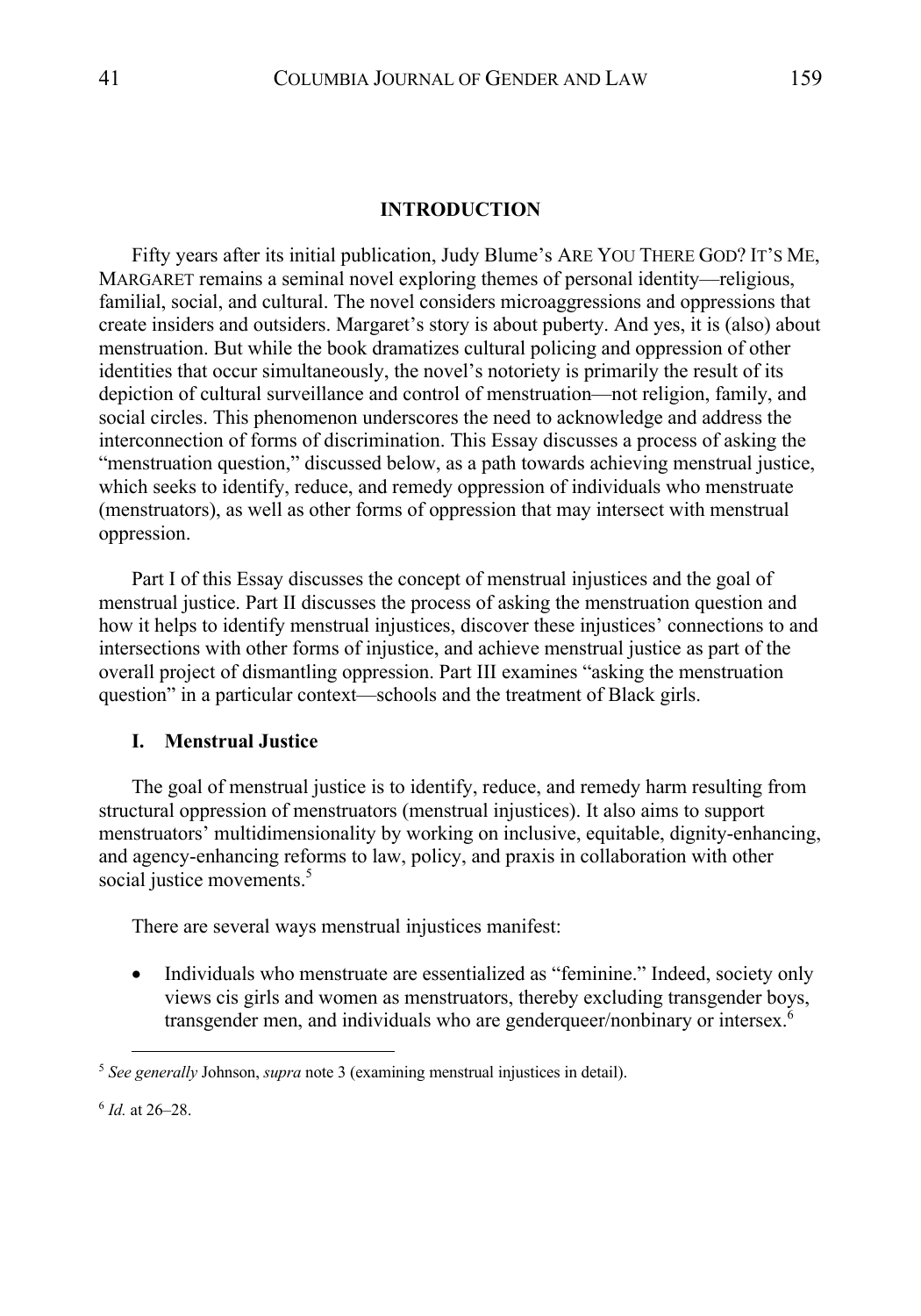- Menstruators are discriminated against. For example, workers who menstruate face firing and disciplinary actions because they menstruate and leak blood unexpectedly in the workplace or suffer extreme period pain causing unforeseen absenteeism.<sup>7</sup> Workers also are harassed about their menstruation.<sup>8</sup>
- Menstruators suffer insults and indignities. At school, for instance, teachers limit menstruating students' bathroom access or fail to provide them with biologicallyaccurate menstruation education.<sup>9</sup>
- Menstruators suffer economic disadvantages. Most notably, individuals who menstruate are required to pay a "tampon tax"<sup>10</sup> and have limited access to affordable menstrual products which are not available for free in public buildings and cannot be purchased with food stamps.<sup>11</sup>
- Menstruators suffer health hardships that cannot be easily alleviated. Painful and disruptive disorders like endometriosis that negatively affect a menstruator's quality of life are underresearched and have limited treatment options.<sup>12</sup>

These menstrual injustices are intersectional. Indeed they are interconnected with the overlapping oppression stemming from "patriarchy, white supremacy, transphobia, classism, and ableism."13 As an illustration, we may consider how low-income menstruators are more disadvantaged than other menstruators by the lack of publicly provided menstrual products and lack of food stamp coverage for them.<sup>14</sup>

<sup>8</sup> *Id.* 

<sup>9</sup> *Id.* at 45–53.

<sup>10</sup> *See generally* Bridget J. Crawford & Emily Gold Waldman, *The Unconstitutional Tampon Tax*, 53 U. RICH. L. REV. 439 (2019).

<sup>11</sup> Johnson, *supra* note 3, at 53–62.

<sup>12</sup> *Id.* at 63–71.

<sup>13</sup> *Id.* at 2 (citing Crenshaw, *supra* note 3, at 1265). *See also id.* at 71–76.

<sup>14</sup> *Id.* at 55. For instance, one study showed that sixty-four percent of low-income menstruators could not afford tampons or pads to attend to their periods, evidencing their need for free products. *Id.*

<sup>7</sup> *Id.* at 28–45.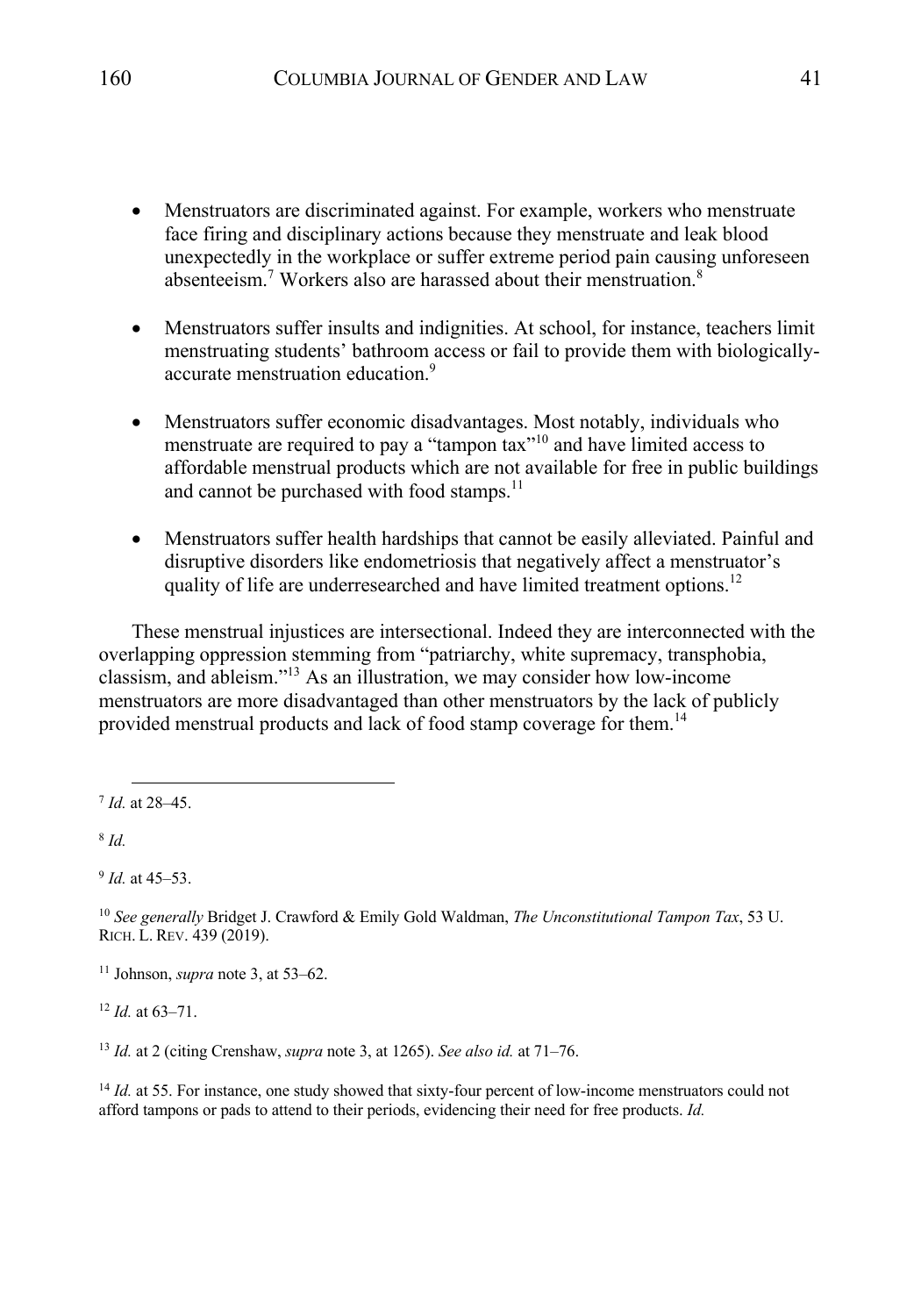The goal of menstrual justice is to support the dignity, liberty, and equitable treatment of menstruators and eliminate structural intersectionality from menstrual injustices by:

- Eliminating discrimination and harassment.
- Ensuring that menstruators with limited financial resources have access to affordable and safe menstrual products of their choosing and sanitation facilities.
- Achieving ample funding for research on menstrual health and related pain and illnesses.
- Rigorously testing the safety of menstrual products.
- Normalizing menstruation as opposed to amplifying stigma and taboo; including and non-essentializing persons who are transgender, genderqueer/nonbinary or intersex; including and non-essentializing persons with disability.
- Creating a movement intertwined with other social justice movements such as the movements for racial justice, gender justice, disability justice, economic justice, health justice, reproductive health justice, housing justice, criminal justice and data justice.<sup>15</sup>

A first step towards achieving menstrual justice is to ask the menstruation question.

# **II. Asking the Menstruation Question**

Asking the menstruation question helps to examine all forms of relational or intersectional oppressions. This structure of inquiry follows the analysis of Mari Matsuda's asking the "other question."16 As Matsuda states:

> When I see something that looks racist, I ask, "Where is the patriarchy in this?" When I see something that looks sexist, I ask, "Where is the heterosexism in this?" When I see something that looks homophobic, I

<sup>15</sup> For a discussion about the connection between data justice and menstrual justice movements *see* Michele Estrin Gilman, *Periods for Profit and the Rise of Menstrual Surveillance*, 41 COLUM.J. GENDER & L. 100 (2021).

<sup>16</sup> Matsuda, *supra* note 1, at 1189.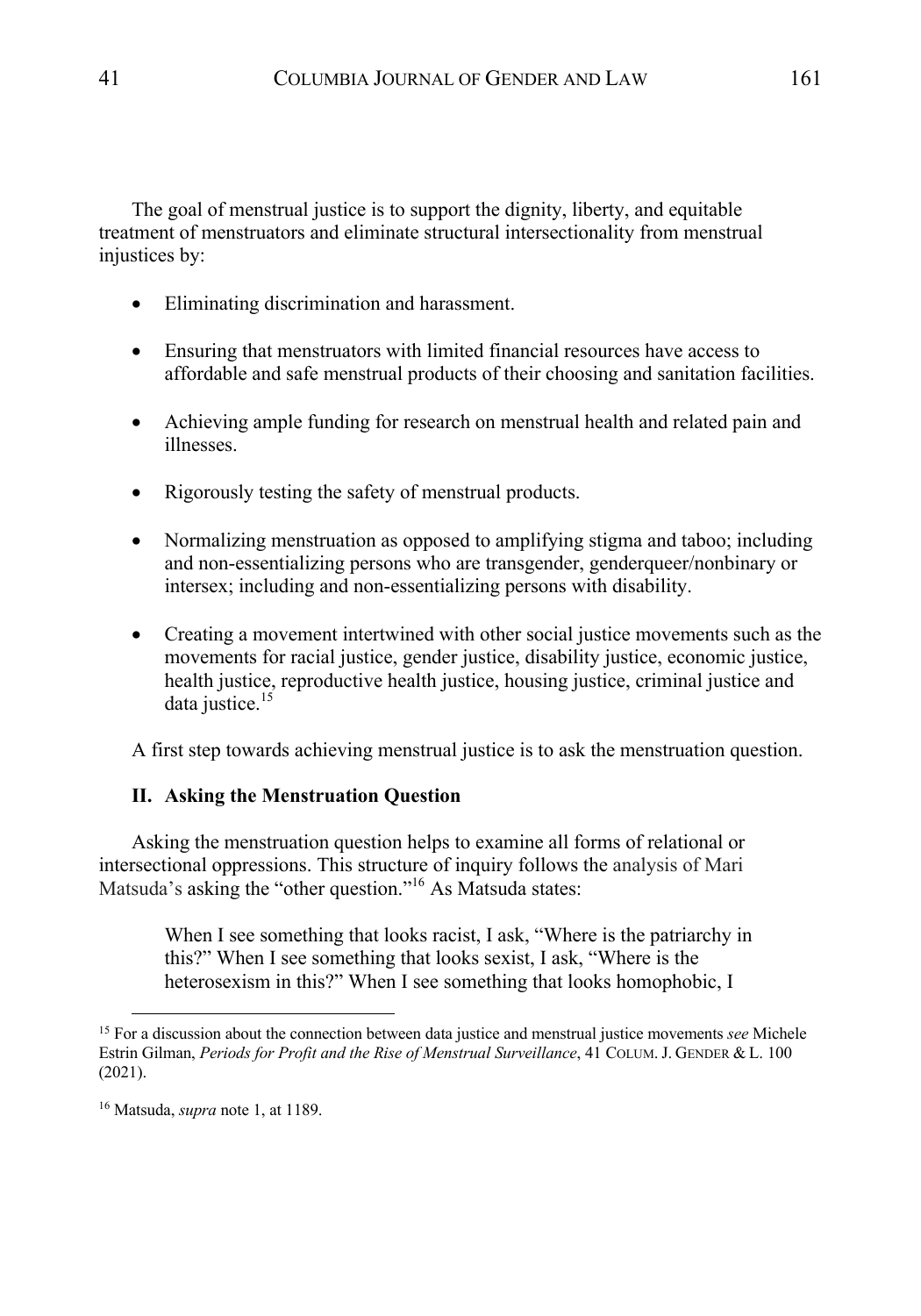ask, "Where are the class interests in this?" Working in coalition forces us to look for both the obvious and non-obvious relationships of domination, helping us to realize that no form of subordination ever stands alone. $17$ 

Matsuda's line of inquiry allows us to reveal hidden or ignored forms of oppression and the interconnections between them. Applying Matsuda's formulation to menstrual injustices, we would ask the "menstruation question."

There are three ways in which asking the menstruation question operates to better serve inquiries and action promoting justice. First, similar to asking the other question, asking the menstruation question makes menstrual injustices seen when they would be otherwise invisible, helping to start the process of eradication. Second, asking the menstruation question unveils the connection of menstrual oppression to other forms of oppression so that all injustices may be identified and addressed. Third, because menstrual injustices often intersect—meanining they are coupled with and/or amplified by race, gender, class, gender identity, and disability injustices—asking the menstruation question reveals the structural intersectionality of menstrual injustices. As menstruators experience the compounding harms of menstrual injustices intersecting with other forms of injustice, asking the menstruation question helps us discover and recognize the "interconnection of all forms of subordination"<sup>18</sup> and invites diverse coalitions to address menstrual and other injustices.

# **III. Asking the Menstruation Question to Achieve Menstrual Justice**

To demonstrate the menstrual justice goals of asking the menstruation question, this Part explores the inquiry by examining school-age menstruating students. The first section asks the menstruation question to identify menstrual oppression. The second section examines how when menstrual injustice is identified, the inquiry should continue to discover any other co-occurring form of oppression. The third section then reflects on the knowledge gained from asking the menstruation question: the discovery that menstrual injustices operate in multiple dimensions of oppression. Such structural intersectionality can result in different forms of harm that can only be disassembled by addressing all forms of oppression.

<sup>18</sup> *Id*.

<sup>17</sup> *Id.*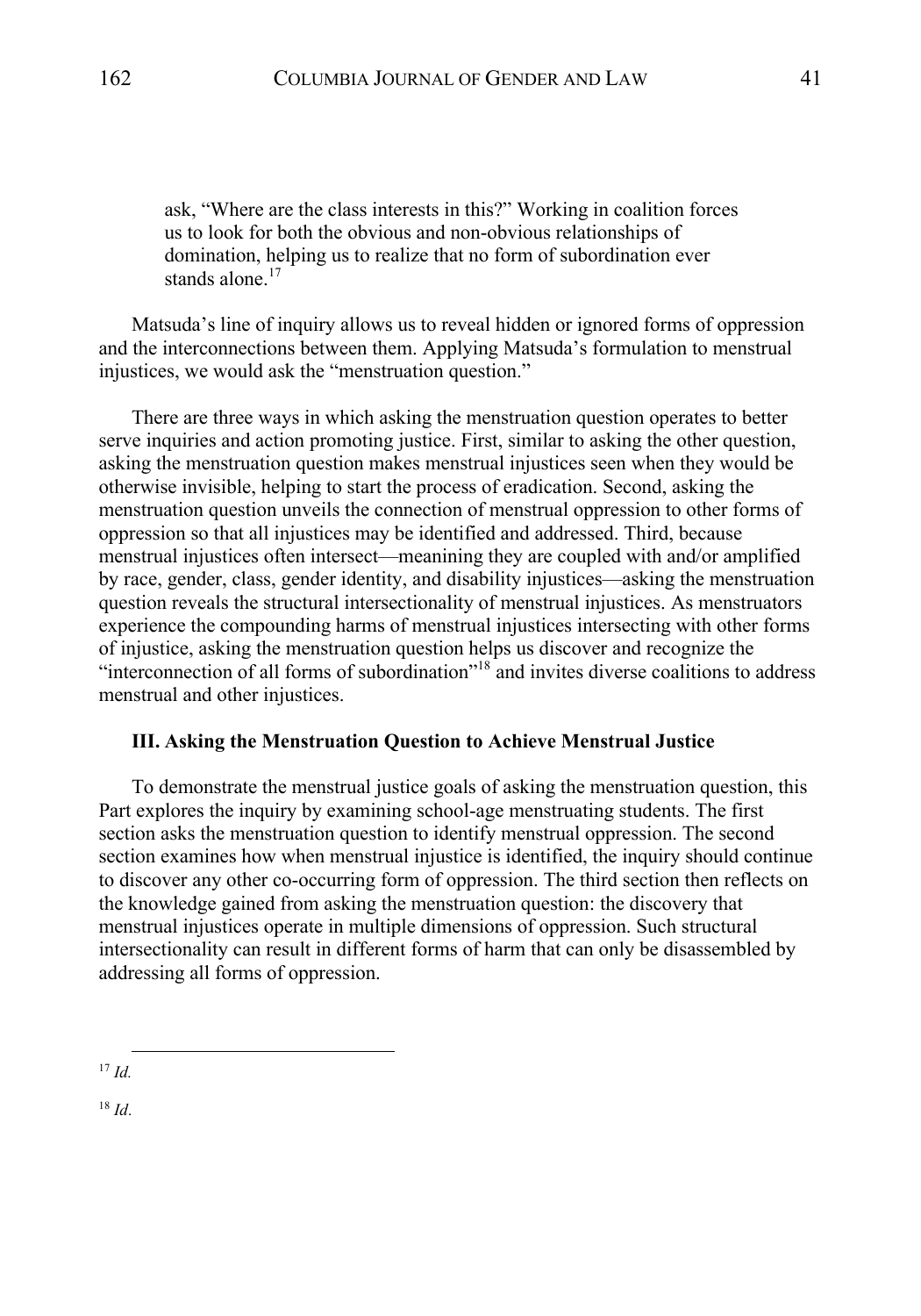#### **A. Asking the Menstruation Question to Identify Menstrual Oppression**

Asking the menstruation question forces the questioner to identify menstrual oppression where it was unseen in order to begin addressing it. For instance, much recent important scholarship has focused on how Black girls are subject to racial and gender inequality in school without exploring their subjugation to menstrual injustices. 19

School officials often subject Black girls to inappropriate characterizations about their behavior in school and misunderstand their reactions to pervasive discrimination.<sup>20</sup> One study found that adults consider Black girls and early teens "as less innocent and more adult-like than their white peers."21 Adults also view Black girls as needing less "nurturing, protection, and support."<sup>22</sup> Consequently, these adults subject Black girls to harsher punishment and may overlook them for leadership development and mentoring opportunities.23

https://www.theatlantic.com/education/archive/2016/02/concentration-poverty-american-schools/471414/ [https://perma.cc/GXG6-X7S2]. Interestingly, this important research and policy work around Black girls in school came from an ask the "other question" type process. Researchers studied the "school to prison pipeline" literature about the disproportionate punitive treatment of Black boys in schools leading to overincarceration and examined its fit for Black girls. *See generally* MONIQUE W. MORRIS, RACE, GENDER AND THE SCHOOL-TO-PRISON PIPELINE: EXPANDING OUR DISCUSSION TO INCLUDE BLACK GIRLS (2012); KIMBERLÉ WILLIAMS CRENSHAW, PRISCILLA OCEN & JYOTI NANDA, BLACK GIRLS MATTER: PUSHED OUT, OVERPOLICED AND UNDERPROTECTED (2015), https://www.atlanticphilanthropies.org/wpcontent/uploads/2015/09/BlackGirlsMatter\_Report.pdf [https://perma.cc/Q7WZ-HYZ9].

<sup>20</sup> MONIQUE W. MORRIS, PUSHOUT: THE CRIMINALIZATION OF BLACK GIRLS IN SCHOOL 8–9 (2016) (explaining that "too many Black girls are being criminalized (and physically and mentally harmed) by beliefs, policies, and actions that degrade and marginalize both their learning and their humanity, leading to conditions that push them out of schools and render them vulnerable to even more harm.").

<sup>22</sup> *Id.*

<sup>23</sup> *Id.*

<sup>19</sup> *See generally* REBECCA EPSTEIN,JAMILIA J. BLAKE & THALIA GONZÁLEZ, GIRL INTERRUPTED: THE ERASURE OF BLACK GIRLS' CHILDHOOD (2017), https://www.law.georgetown.edu/poverty-inequality-center/wpcontent/uploads/sites/14/2017/08/girlhood-interrupted.pdf [https://perma.cc/DK3F-JWJY]; NAACP LEGAL DEF. & EDUC. FUND & NAT'L WOMEN'S L. CTR., UNLOCKING OPPORTUNITY FOR AFRICAN AMERICAN GIRLS: A CALL TO ACTION FOR EDUCATIONAL EQUITY (2014),

https://www.nwlc.org/sites/default/files/pdfs/unlocking\_opportunity\_for\_african\_american\_girls\_final.pdf [https://perma.cc/J7PP-SDUD]; Janie Boschma & Ronald Brownstein, *The Concentration of Poverty in American Schools*, THE ATLANTIC (Feb. 29, 2016),

<sup>21</sup> EPSTEIN, BLAKE & GONZÁLEZ, *supra* note 19, at 1 (emphasis in original deleted).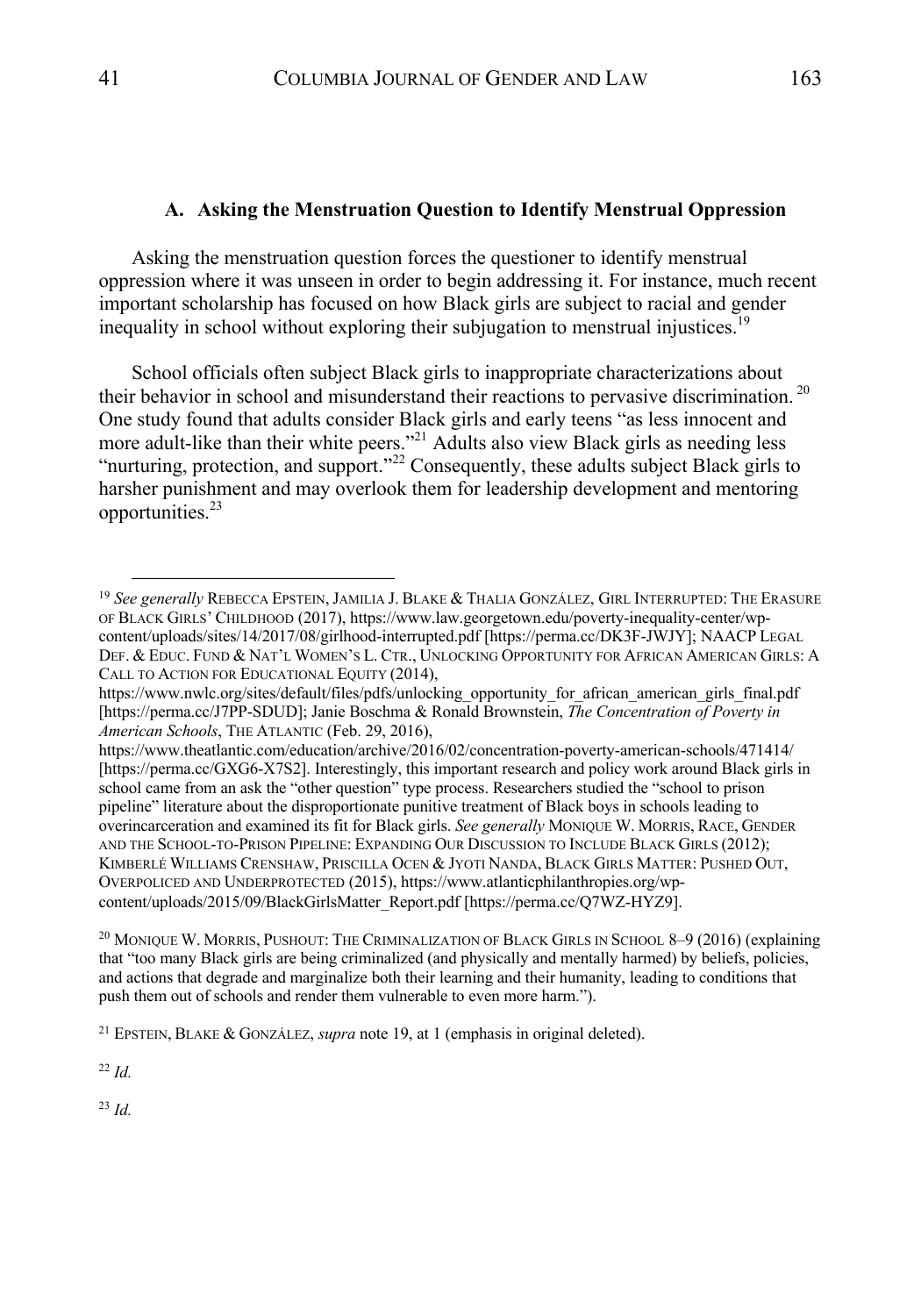Dr. Monique Morris' research shows that there is a dynamic in schools where Black girls try to fight discrimination by speaking up for themselves and demanding treatment with dignity, only to be subject to harsher discipline than their white counterparts.<sup>24</sup> Moreover, Black girls are often enrolled in "zero-tolerance schools . . . in which discipline is prioritized over educational attainment."<sup>25</sup> Schools create a sense of insecurity for Black girls by failing to recognize their achievements or intervening in bullying or sexual harassment incidents.<sup>26</sup> The totality of these disproportionate effects on Black girls leads them to be "pushed out of schools . . . and other places where they might otherwise feel whole." $^{27}$ 

The newfound and important focus on Black girls in school documents troubling unfair treatment by schools. But it misses an important area of inequity: these reports do not address treatment of the students around the issue of menstruation. Asking the menstruation question reveals that Black girls and girls of color also suffer negative treatment because of menstruation. Asking the menstruation question provides a more holistic view of the multidimensional and structural forces of oppression.

This dimension of injustice was unveiled recently by seven eighth grade girls of color in the Bronx Prep Middle School who created a podcast on periods that won the NPR Student Podcast Challenge. Their podcast asks the menstruation question and explores the hostile environment towards menstruators in their school and community. The podcast discusses period poverty (the inadequate access to menstrual products and bathroom facilities); the tampon tax (the higher cost of period products because they are subject to sales or value-added tax); school officials' perpetuation of shame and taboo about menstruation; and the lack of appropriate menstrual education for all students.<sup>28</sup> Discussing school officials' shaming of young menstruators, the podcasters explain how students are steered away from openly discussing menstruation, directed to use coded

<sup>26</sup> *Id*. at 10*.*

<sup>28</sup> Sssh! Periods, *Episode 01. Marshmallow*, https://soundcloud.com/shehtaz-huq/sssh-periods [https://perma.cc/6TZ2-J24M]; Elissa Nadworthy & Clare Lombardo, *Periods! Why These 8th-Graders Aren't Afraid to Talk about Them,* NATIONAL PUBLIC RADIO (May 15, 2019, 5:02 AM), https://www.npr.org/2019/05/15/721729850/periods-why-these-eighth-graders-arent-afraid-to-talk-aboutthem [https://perma.cc/PY5A-7N7X].

<sup>24</sup> MORRIS,*supra* note 20, at 8–9, 11–12, 19–20; *see* CRENSHAW, OCEN & NANDA,*supra* note 19, at 9.

<sup>25</sup> CRENSHAW, OCEN & NANDA,*supra* note 19, at 9.

<sup>27</sup> MORRIS,*supra* note 20, at 20.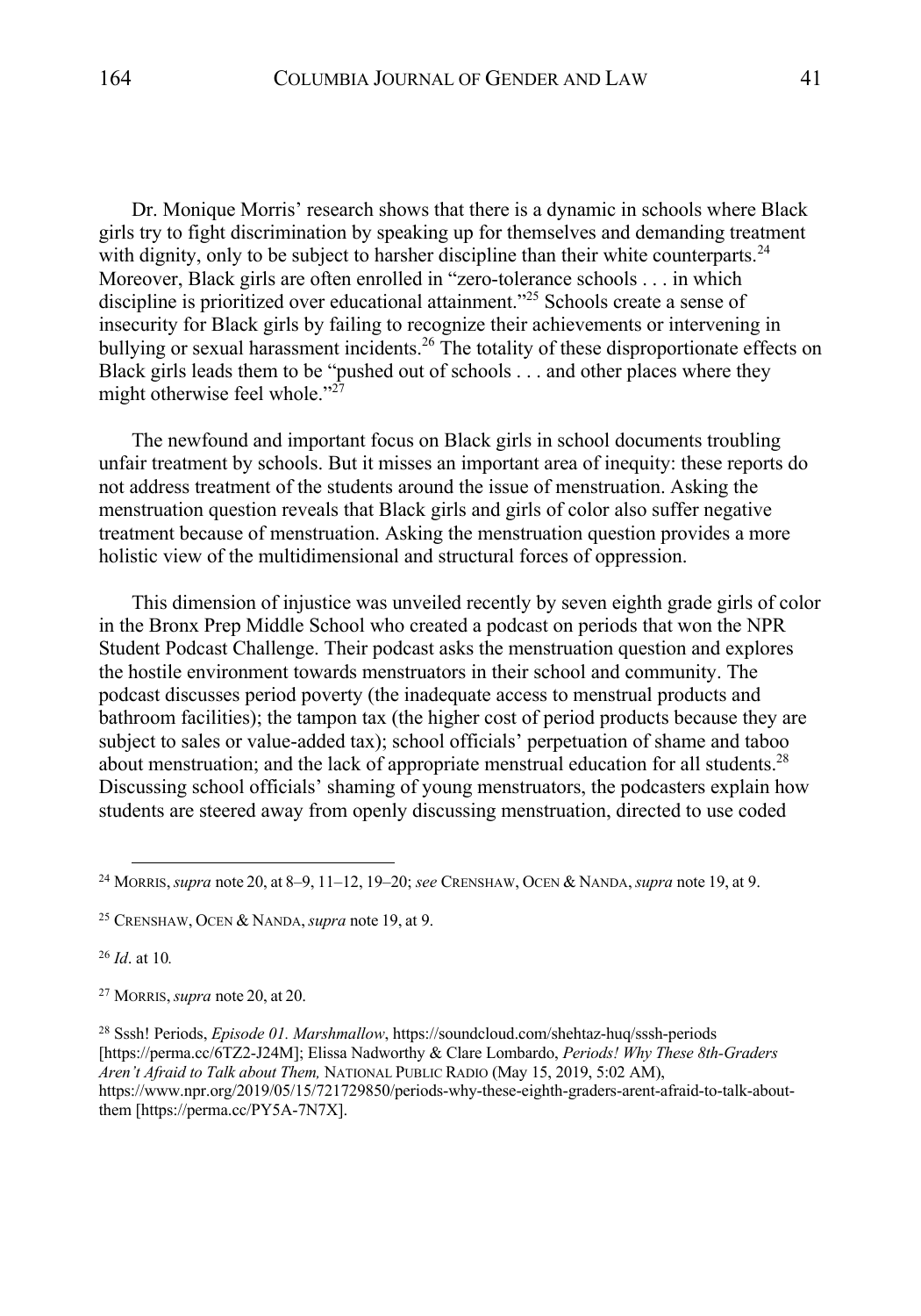language to hide menstruation, and ordered not to reveal that they are menstruating.<sup>29</sup> As Caroline Abreu states, if they need a menstrual pad, they have to go to a special school office and ask for a "marshmallow."<sup>30</sup> And Kathleen Restitullo states that the school posted signs in bathroom stalls telling the students to not let anyone view their menstrual product. $3\overline{1}$ 

In addition to shaming, school officials' regulation of menstruating students' bathroom access has been documented. Strict access is dictated by formal rules and teachers' informal policies.<sup>32</sup> Compliance by rule-following menstruating students limits their ability to timely change their menstrual products and may result in blood leakage onto clothes and school furniture.<sup>33</sup> It also risks the students' health as regular tampon substitution is critical to avoiding toxic shock syndrome.<sup>34</sup> Former teachers rightly have called these policies "'dehumanizing.'"<sup>35</sup> As podcaster Abreu states, "'I'm literally the queen of bleeding out. . . . It's not usually my fault; it's because I can't go to the bathroom during class.""<sup>36</sup>

By asking the menstruation question, the podcasting students shine a light on a taboo subject and demand that their voices be heard to identify the discrimination and harm and seek menstrual justice. Openly discussing menstruation also let the podcasters use their voice to demand dignity from their school and their community. As their teacher Shehtaz Huq stated, "They're all intelligent, articulate women, and for once, they didn't have to

<sup>30</sup> *Id*.

<sup>31</sup> *Id.*

<sup>32</sup> Margaret E. Johnson, Emily Gold Waldman & Bridget J. Crawford, *Title IX and Menstruation*, 43 HARV. J.L. & GENDER 225, 241–43 (2020).

<sup>33</sup> *Id.*

<sup>34</sup> *What Happens During the Typical 28-Day Menstrual Cycle?*, U.S. DEP'T OF HEALTH & HUMAN SERVS., OFFICE ON WOMEN'S HEALTH, https://www.womenshealth.gov/menstrual-cycle/your-menstrual-cycle [https://perma.cc/8X9Z-PYU7].

<sup>35</sup> Johnson, Waldman & Crawford, *supra* note 32, at 242 (internal citation omitted).

<sup>36</sup> Nadworthy & Lombardo, *supra* note 28.

<sup>29</sup> Nadworthy & Lombardo, *supra* note 28.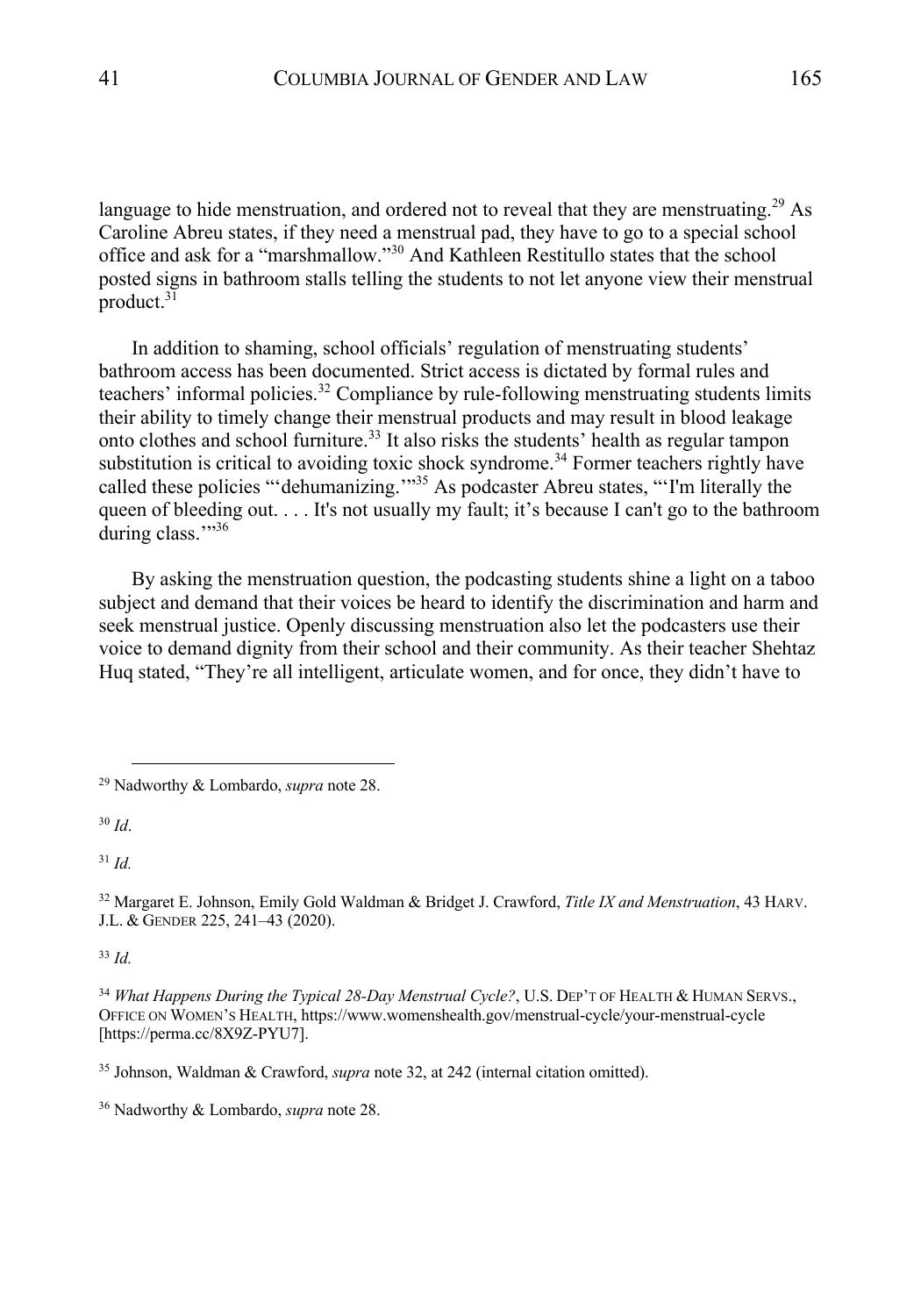dumb it down. They could just be authentic and fiercely intelligent and show the world what they are capable of  $\dots$ ."<sup>37</sup>

This process of asking the menstruation question can be useful in other circumstances too. Where there are other forms of discrimination, asking the menstruation question can reveal and then help to address menstrual and other injustices.

#### **B. Asking the Menstruation Question to Identify Other Forms of Subordination**

The second benefit of asking the menstruation question is to surface and examine the interconnection between different forms of subordination, such as menstrual oppression and racism, for instance. Matsuda's structured inquiry requires the inquirer not to stop after spotting one form of injustice, but rather to keep asking questions to find other injustices. So too with asking the menstruation question. After identifying menstrual injustices, one should continue and ask: Where is the white supremacy in this? The partriarchy? The heterosexism? The transphobia? The classism? The ableism? And so on.

The Sssh!Period podcast by the Bronx Prep School girls of color also demonstrates this second advantage of asking the menstruation question by revealing other forms of oppression. After they gained national acclaim in examining the menstrual injustices in their school and community, they published twenty-one additional podcast episodes. In their episodes, the girls draw the connection between the "culture of shame" in menstrual oppression and other forms of oppression. For instance, the students connect the thread between menstrual oppression and the policing of young women and young women of color's bodies through dress codes.<sup>38</sup> From there, the students cover such topics as the social "white washing" of desirable hair (namely straight and able to be dyed), policing of boys and men through gender stereotypes, birth control, homelessness, and more.<sup>39</sup> Through their seamless exploration of these topics, the girls show that asking the menstruation question leads to other questions of connected oppression that need to be

<sup>37</sup> Democracy Prep Bronx Middle, *Young Women from Bronx Prep Middle Win National Competition for their Podcast, "Sssh! Periods",* THE DEMOCRACY PREP BLOG (Aug. 30, 2019), http://blog.democracyprep.org/young-women-from-bronx-prep-middle-win-national-competition-for-theirpodcast-sssh-periods/ [https://perma.cc/J4KE-6989].

<sup>38</sup> Sssh! Periods, *Episode 02. Shoulder Straps, Hemlines and the ACLU*, https://soundcloud.com/shehtazhuq/sssh-periods-episode-2 [https://perma.cc/3DTJ-Q262].

<sup>39</sup> Sssh! Periods, https://soundcloud.com/shehtaz-huq/sssh-periods [https://perma.cc/86GP-Z6TK] (*see* Episodes 20, 16, 8 and 19 respectively).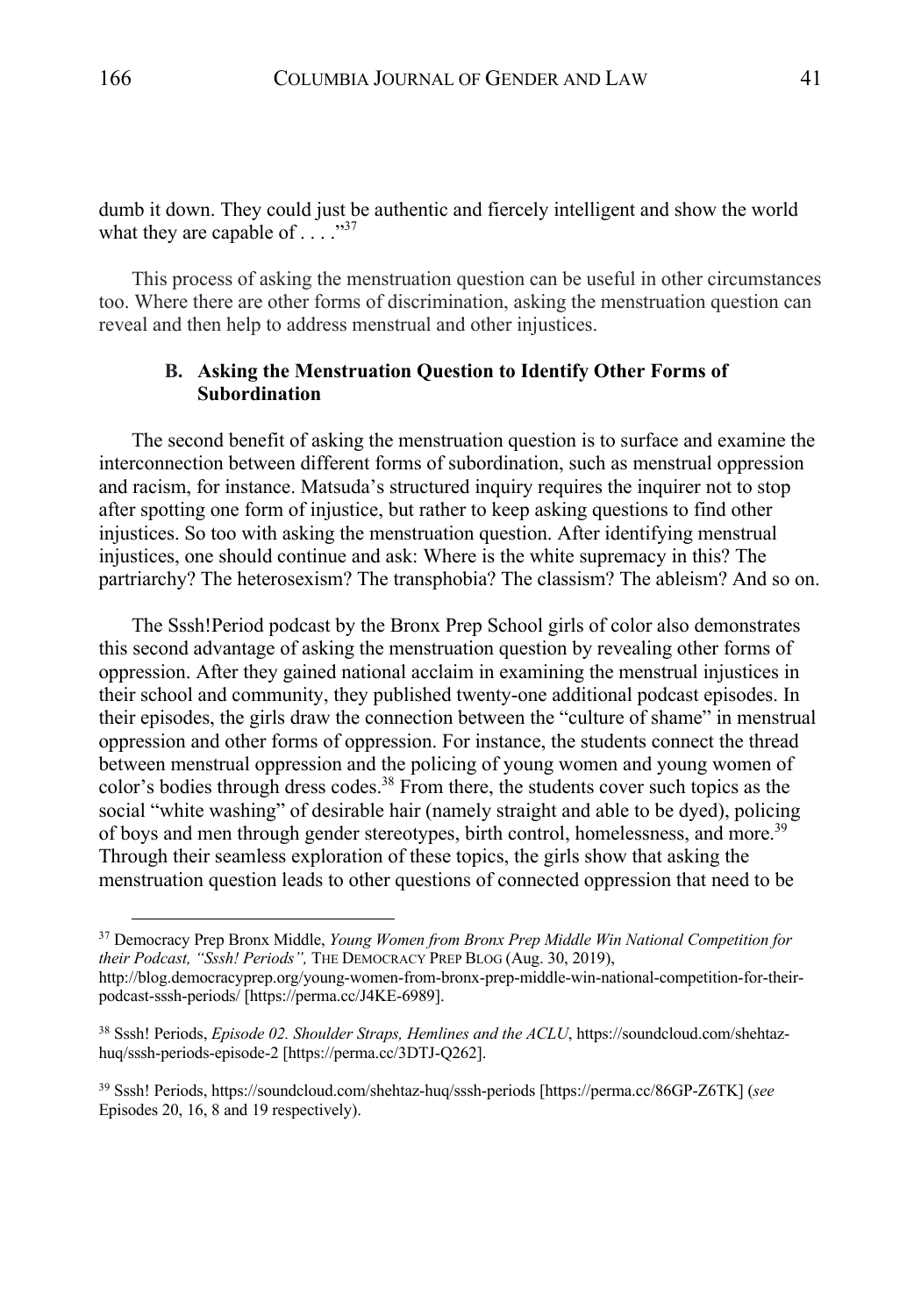explored within their school and community to achieve menstrual justice *and* other forms of social justice.

# **C. Asking the Menstruation Question to Address Structural Intersectionality of Menstrual Injustices**

The third value of asking the menstruation question is that it reveals that menstrual injustices are not just situated proximately to other injustices, but also may be intersectional, causing a different form of oppression because of a person's membership in social categorizations of race, gender, and gender identity, for example. Yes, menstrual injustices often are based on gender subordination as they target menstruators who are cis women, cis girls, and others who have a uterus and an ovary, such as some transgender men and boys and individuals who are intersex and genderqueer/nonbinary. But how those menstrual injustices target and harm persons varies based on the intersectionality of their social categorizations and the discrimination at issue.

For instance, controlling school-age menstruating students' access to bathrooms negatively impacts all menstruators. Young menstruators at the intersection of gender and age are subject to structural disadvantages different from nonmenstruating students of the same age when schools restrict their bathroom access. Cisgender girls report the humiliation of their schools' limited bathroom access.<sup>40</sup> They detail how restricted access results in their unnecessary menstrual staining from leaking, stigma, and absenteeism while menstruating.<sup>41</sup> To access the restroom, they often have to disclose their menstruation status to receive teacher permission, something a young teen may be uncomfortable doing around peers. This menstrual injustice on its own most likely violates Title IX as Professors Bridget Crawford, Emily Waldman and I have argued elsewhere.<sup>42</sup> It should be remedied by more liberal bathroom access.

Asking the menstruation question helps to uncover the structural intersection of bathroom access regulation and how it may impact Black cisgender girls and trans boys, for instance, in differing ways than white cisgender girls. Because the research shows that Black girls are overpoliced in school and subject to greater discipline for infractions, bathroom regulation of menstruators undoubtedly will harm more severely Black cisgender girl menstruators than their white counterparts. And transgender boys' requests

<sup>40</sup> Johnson, *supra* note 3, at 74.

<sup>41</sup> *Id*.

<sup>42</sup> Johnson, Waldman & Crawford, *supra* note 32, at 244–250.